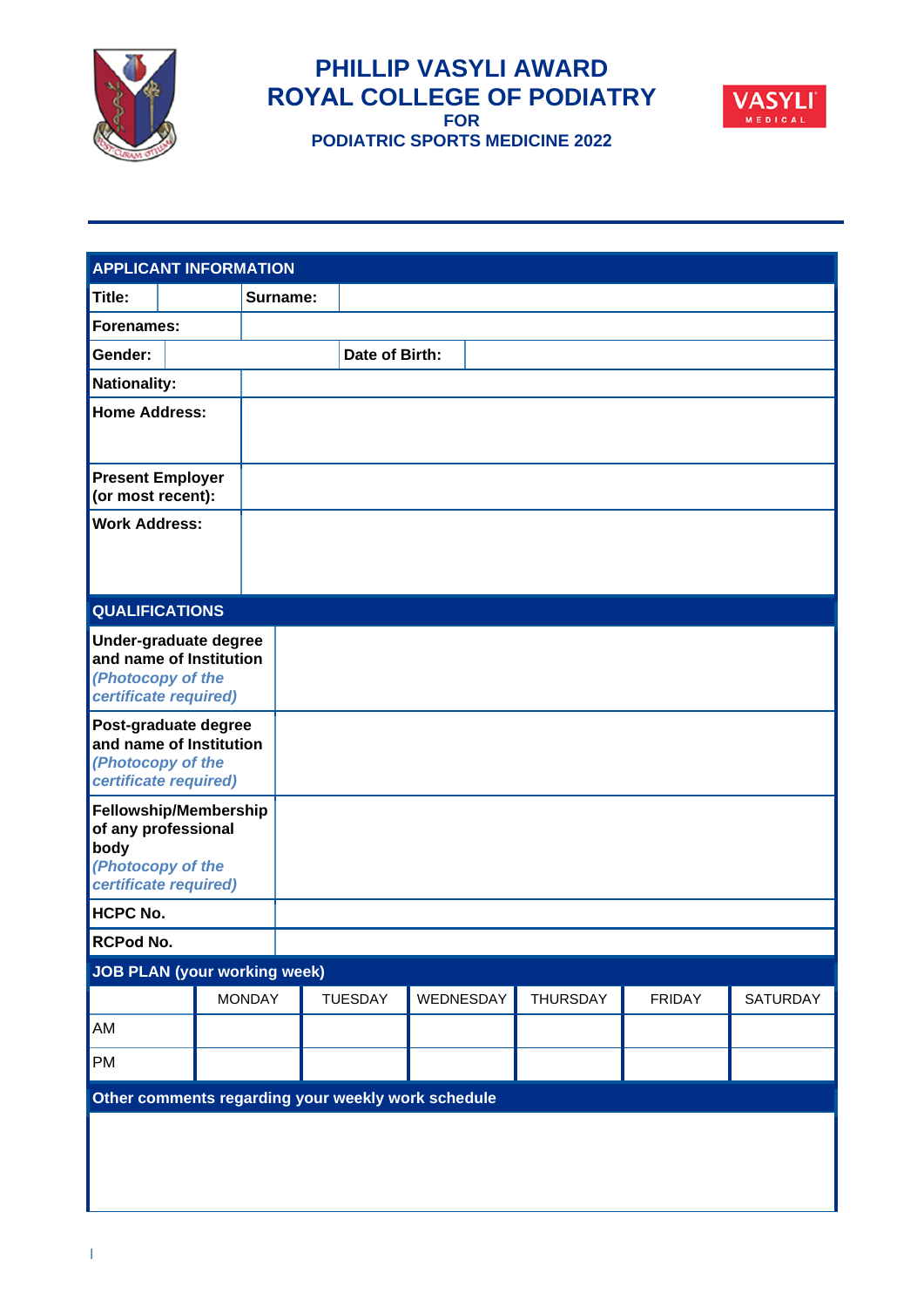



| PLEASE ANSWER THE FOLLOWING QUESTIONS. WORD LIMIT 100                                          |  |                                                                         |  |  |  |  |
|------------------------------------------------------------------------------------------------|--|-------------------------------------------------------------------------|--|--|--|--|
| Q1. Describe yourself.                                                                         |  |                                                                         |  |  |  |  |
|                                                                                                |  |                                                                         |  |  |  |  |
|                                                                                                |  |                                                                         |  |  |  |  |
| Q2. What is your knowledge of Podiatric Sports Medicine?                                       |  |                                                                         |  |  |  |  |
|                                                                                                |  |                                                                         |  |  |  |  |
|                                                                                                |  |                                                                         |  |  |  |  |
|                                                                                                |  |                                                                         |  |  |  |  |
| Q3. Are you a team player? Give some examples.                                                 |  |                                                                         |  |  |  |  |
|                                                                                                |  |                                                                         |  |  |  |  |
|                                                                                                |  |                                                                         |  |  |  |  |
| Q4. What are your strengths and weaknesses?                                                    |  |                                                                         |  |  |  |  |
|                                                                                                |  |                                                                         |  |  |  |  |
|                                                                                                |  |                                                                         |  |  |  |  |
| Q5. Why do you think we should give this award to you?                                         |  |                                                                         |  |  |  |  |
|                                                                                                |  |                                                                         |  |  |  |  |
|                                                                                                |  |                                                                         |  |  |  |  |
| Q6. Please add any other information that you may want us to consider in support of the award. |  |                                                                         |  |  |  |  |
|                                                                                                |  |                                                                         |  |  |  |  |
|                                                                                                |  |                                                                         |  |  |  |  |
| <b>CHECK LIST - please provide photocopies</b>                                                 |  |                                                                         |  |  |  |  |
| <b>CURRENT CURRICULUM VITAE</b>                                                                |  | <b>BSc(Hons) Podiatric Medicine</b>                                     |  |  |  |  |
| <b>PROOF OF RESIDENCY IN UK</b>                                                                |  | Post-graduate qualifications                                            |  |  |  |  |
| <b>HCPC Registration</b>                                                                       |  | Membership/Fellowship of professional                                   |  |  |  |  |
|                                                                                                |  | <b>Institution/s</b>                                                    |  |  |  |  |
| <b>RCPod Insurance</b>                                                                         |  | 2 References from either current<br>employer or, a University Academic. |  |  |  |  |
| FOR OFFICE USE ONLY                                                                            |  |                                                                         |  |  |  |  |
|                                                                                                |  |                                                                         |  |  |  |  |
|                                                                                                |  |                                                                         |  |  |  |  |
|                                                                                                |  |                                                                         |  |  |  |  |